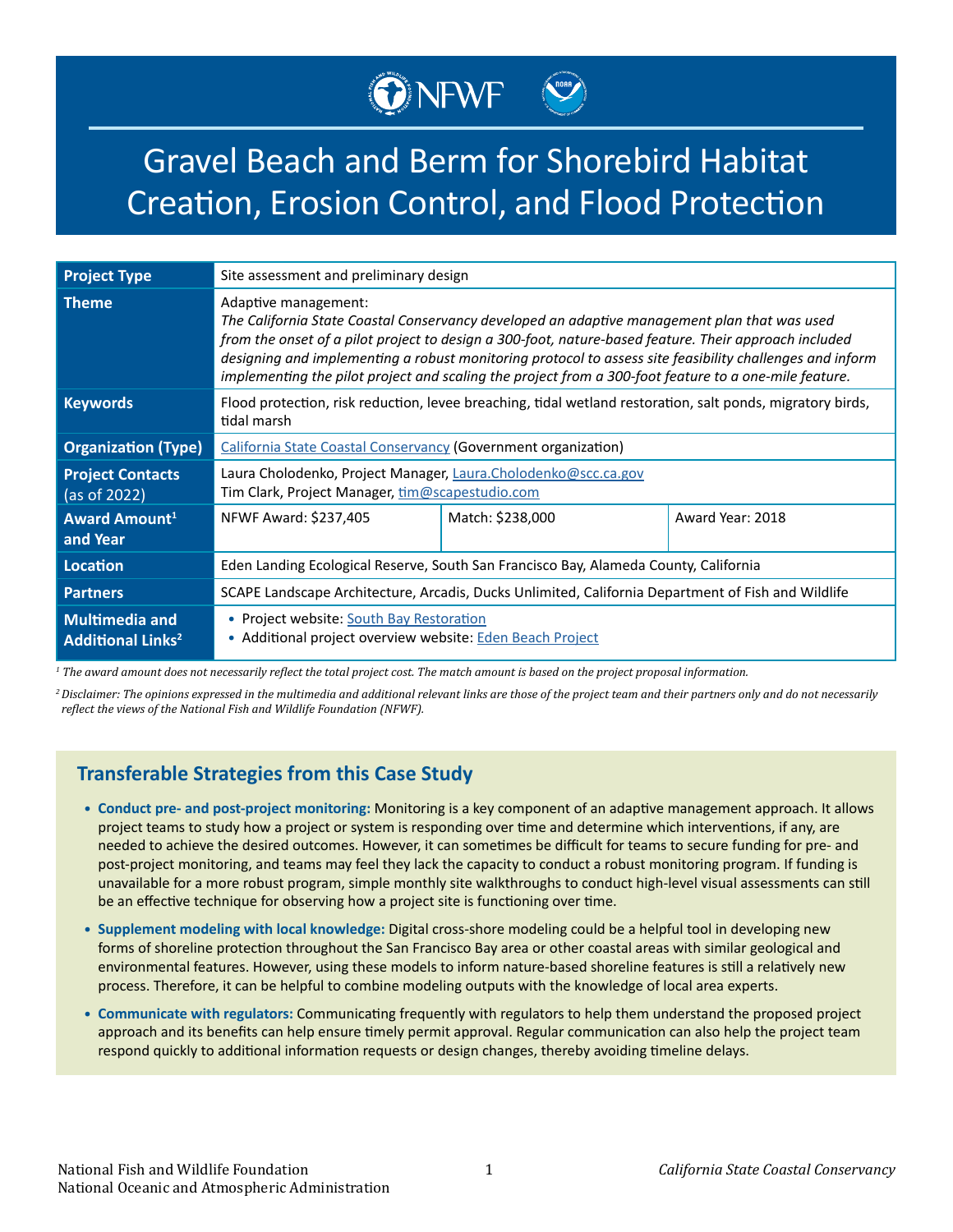## **Project Overview: Gravel Beach and Berm for Shorebird Habitat Creation, Erosion Control, and Flood Protection**

A team of nonprofit organizations and government agencies led by the California State Coastal Conservancy developed preliminary design plans to use a gravel beach and berm in the Eden Landing Ecological Reserve to protect critical habitat, control erosion, and enhance shoreline resilience on the south San Francisco Bay.



*Aerial view of South Bay Salt Ponds (ERG).*

## **Challenges and Solutions**

The gravel beach and berm is a 300-foot, nature-based pilot project designed to protect an existing levee from erosion while stabilizing the shoreline and providing multiple ecosystem services. Outcomes from the pilot project will inform implementation of a one-mile gravel beach and berm at the same location

#### **Gravel Beach and Berm Purpose**

- **• Safeguard the existing levee:** The existing levee protects over 800 acres of salt ponds and restored wetland habitat.
- **• Provide habitat for shorebirds and fish:** The feature will enhance habitat for native and migratory shorebirds, as well as fish species such as salmon and steelhead trout.
- **• Inform future work.** The findings from the pilot will be applied to building similar features on the site, as well as other vulnerable locations on the Bay.

and will serve as a model for similar projects along the San Francisco Bay shoreline. The project is part of the larger [South Bay Salt Pond Restoration Project Phase 2,](https://www.southbayrestoration.org/) a multi-partner effort to restore and enhance more than 15,000 acres of former industrial salt ponds to a rich mosaic of tidal wetlands and other habitats.

To determine feasibility of the proposed gravel beach and berm, the team conducted a thorough site analysis and went through multiple design iterations after encountering various geotechnical challenges and model limitations. By developing an **adaptive management** approach from the onset, including a robust monitoring protocol, the team addressed these challenges and adjusted designs to reach their goals. The team will continue to adaptively manage the beach and berm site following installation of the beach and berm.

#### **Limitations of Model Outputs**

#### *Challenge:*

To inform site selection for the project, the team studied surrounding land use patterns, topography, bathymetry, hydrology, geology and soils, erosion and cross-shore sediment transport patterns, and other parameters. Wave analysis and digital cross-shore modeling were also integral to informing the designs. However, the model was unable to predict certain site-specific outcomes such as wave refraction $^1$  from nearby levees or the impact of longshore transport<sup>2</sup> on the proposed designs. In addition, preliminary geotechnical evaluations indicated that the proposed placement of the beach and berm feature would be on soft, highly compressible soils, which could cause the feature to fail over time. Addressing these challenges was critical to developing the designs and monitoring plan.

#### *Solutions:*

**• Ground-truth model outputs:** The team's local experts ground-truthed the model outputs to address specific geotechnical concerns. In particular, they conducted soil sampling at the project site, which revealed a more stable soil profile than originally identified through available published information.

<sup>&</sup>lt;sup>1</sup> Refraction is defined as "the changing in direction of waves as they move between materials with different properties." University of Hawaii, 2021. Wave-Coast Interactions. *Exploring our Fluid Earth*. Available at: [https://manoa.hawaii.edu/exploringourfluidearth/physical/coastal-interactions/wave](https://manoa.hawaii.edu/exploringourfluidearth/physical/coastal-interactions/wave-coast-interactions)[coast-interactions](https://manoa.hawaii.edu/exploringourfluidearth/physical/coastal-interactions/wave-coast-interactions)

 $^2$  Longshore transport is defined as the "cumulative movement of beach and nearshore sand parallel to the shore by the combined actions of tides, wind, and waves and the shore-parallel currents produced by them." Morner, N.-A. et al., 2005. Longshore sediment transport. *Encyclopedia of Coastal Science*, pp. 600- 600.